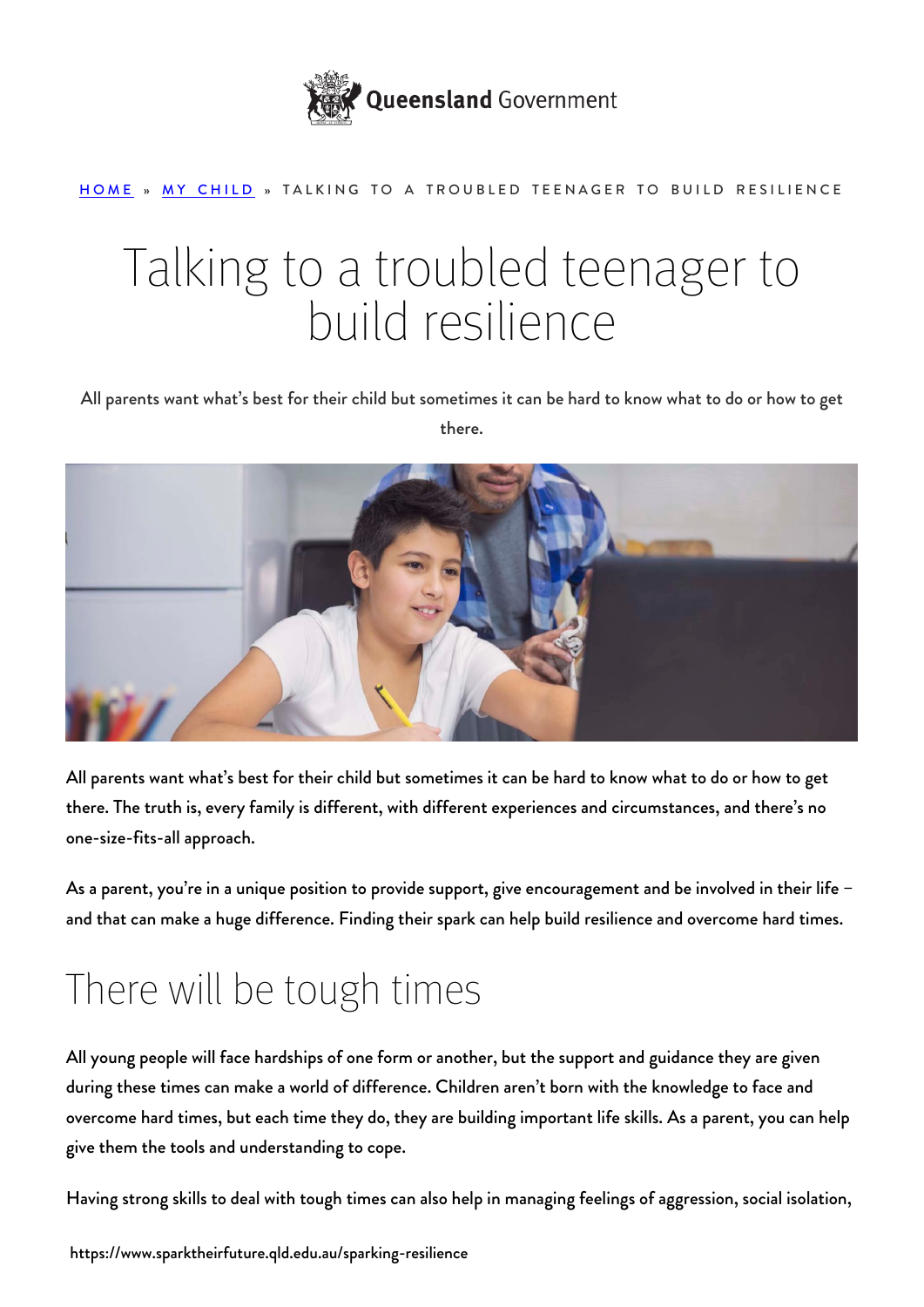depression, loneliness and feelings of anxiety or stress that can be associated with hard times. Your relationship with your child is unique to you, and there are many ways you can give support and help them to build resilience, from talking, spending time together, sharing stories from your own experiences, reminding them of how well they are doing in other areas, or looking at the bigger picture.

## Talk it out

Everyone needs someone to talk to. By listening to your child, and [allowing them to express themselves](https://www.sparktheirfuture.qld.edu.au/speaking-to-the-emotional-brain/) openly, you can provide a safe place for them to talk about what's bothering them. Making yourself available for them to talk to is a great way to reach out and show your support, even if you don't know what's wrong.

Sometimes you won't be the person they want to talk to, and that's OK. Encourage them to talk to friends, family or other [trusted adult](https://www.sparktheirfuture.qld.edu.au/how-trusted-adults-can-help-nurture-your-childs-spark/)s (maybe there is someone at the school they connect with?) or elder siblings. The more support they have, the more likely they will have the chance to open up.

#### Know when to reach out

Remember, [you're not alone,](https://www.sparktheirfuture.qld.edu.au/looking-after-you/) there are many ways your school may be able to help provide support or options to help your child navigate school and education when times get rough. There might be someone at the school you can talk to as well, to understand their studies, how they cope at school and what support the school can offer them.

If things seem to be getting worse, or you're concerned and don't know what to do to help, it's OK to seek help. It's important for you and your child to be able to recognise if their resilience is at breaking point, and when to ask for help too. You can seek free, anonymous support from [HeadSpace](https://headspace.org.au/) or [Kids Help Line](https://kidshelpline.com.au/).



https://www.sparktheirfuture.qld.edu.au/sparking-resilience